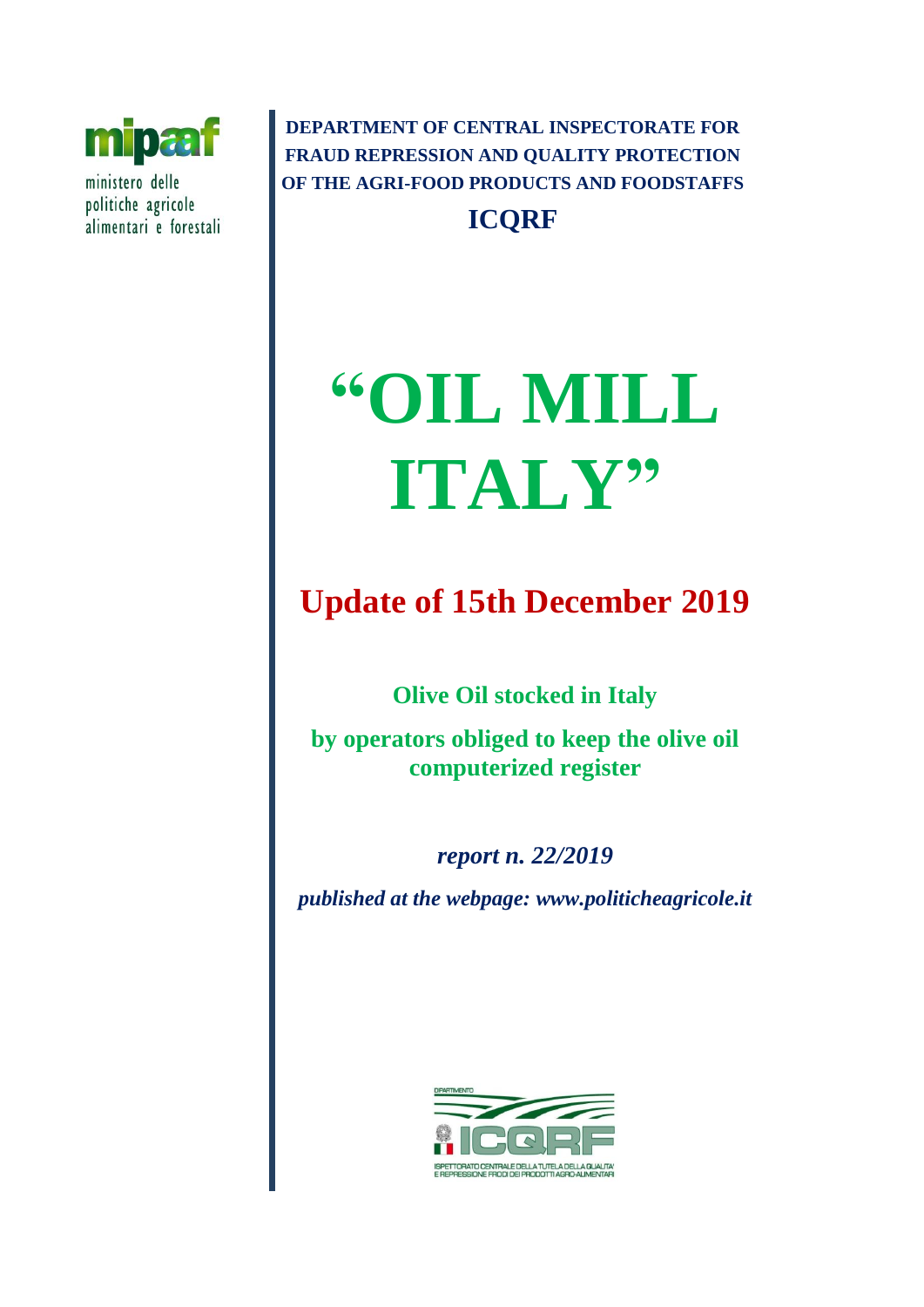## **Oil mill Italy at 15th December 2019**

The Report is drawn up by the ICQRF on data recorded in the olive oil computerized registers (RTO).

On December 15, 2019, the operators present in the online olive oil register were 23,090, representative of 25,389 active premises.

The quantity of olive oil stocked in Italy on December 15, 2019 by the parties responsible for maintaining the RTO is **254,778 tons**, of which **232,151 are in bulk**.

## **1.Summary**

The stocks of olive oil in Italy on December 15, 2019 is **254,778 tons**. Over two thirds are Extra Virgin Olive Oil (EVO). Among the EVO oil, the 62% (107,867 tons) is of Italian origin while the 34% is of EU origin. The extra-EU oil stocks (just 3,479 tons) and blend oils (3,484 tons) are marginal.

| <b>OLIVE OIL</b>                | Olive Oil in<br>bulk(t) | Olive oil packaged<br>(t) | Total (t) | $\frac{0}{0}$ |
|---------------------------------|-------------------------|---------------------------|-----------|---------------|
| EVO oil                         | 156.429                 | 17.596                    | 174.026   | 68,3%         |
| <b>Italian</b>                  | 101.056                 | 6.811                     | 107.867   | 42,3%         |
| EU                              | 49.656                  | 9.538                     | 59.195    | 23,2%         |
| Extra EU                        | 3.428                   | 51                        | 3.479     | 1,4%          |
| <b>Blend</b>                    | 2.289                   | 1.196                     | 3.484     | 1,4%          |
| Virgin olive oil                | 5.644                   | 140                       | 5.784     | 2,3%          |
| <b>Italian</b>                  | 2.868                   | 131,2                     | 3.000     | 1,2%          |
| EU                              | 2.325                   | 9,1                       | 2.334     | 0,9%          |
| Extra EU                        | 438                     | $\theta$                  | 438       | 0,2%          |
| <b>Blend</b>                    | 12                      | $\theta$                  | 12        | $0.0\%$       |
| Lampante olive oil              | 22.896                  | ٠                         | 22.896    | 9,0%          |
| Olive oil and refined olive oil | 9.831                   | 3.358                     | 13.189    | 5,2%          |
| Pomace olive oil                | 25.154                  | 1.533                     | 26.687    | 10,5%         |
| Olive oil to be classified      | 12.196                  | $\blacksquare$            | 12.196    | 4,8%          |
| <b>ITALY</b>                    | 232.151                 | 22.628                    | 254.778   | 100%          |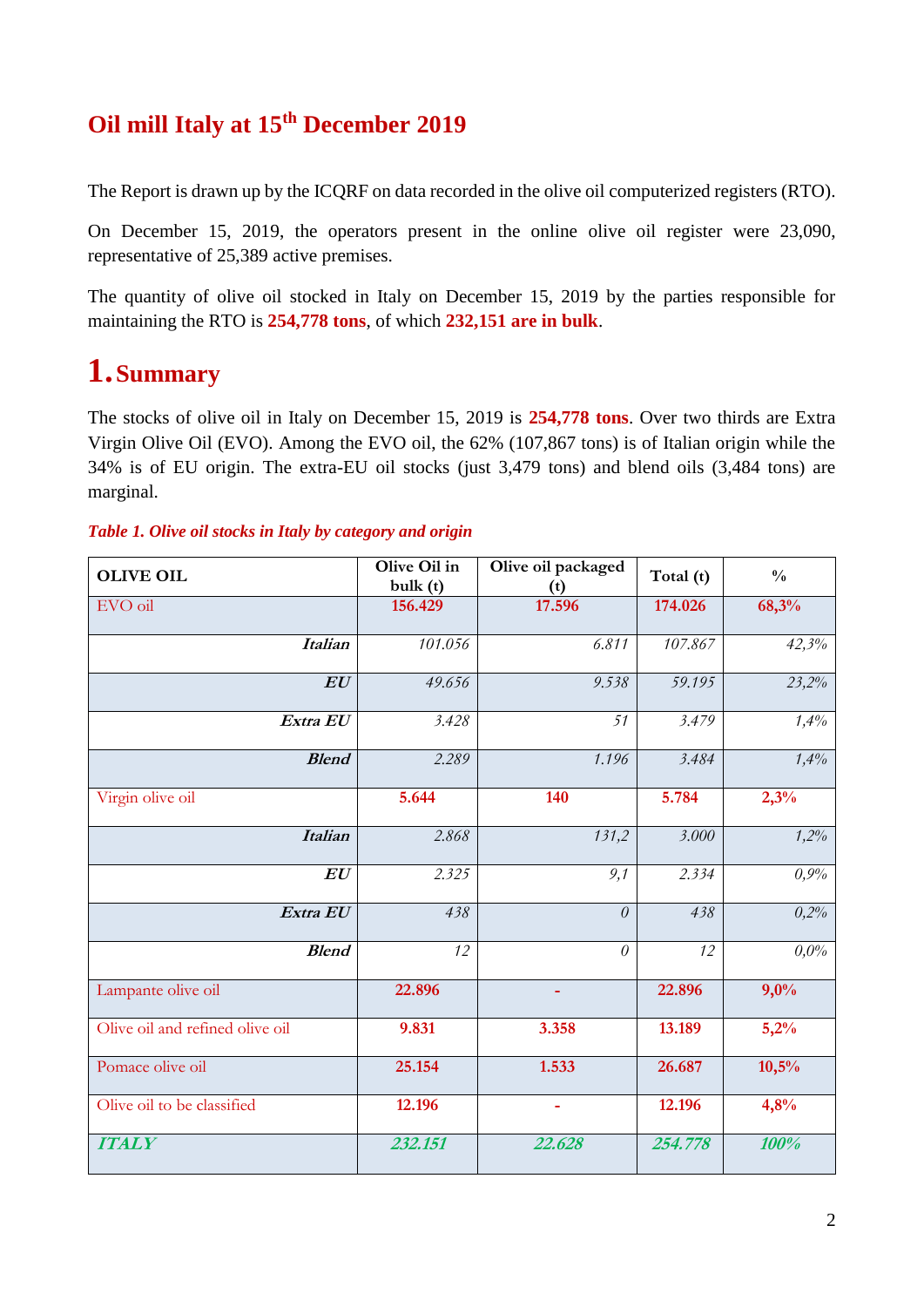## **2.Olive oil stocked in Italy**



#### *Figure 1. Trend of the national stock of olive oil by category: 15 November 2018 – 15 December 2019*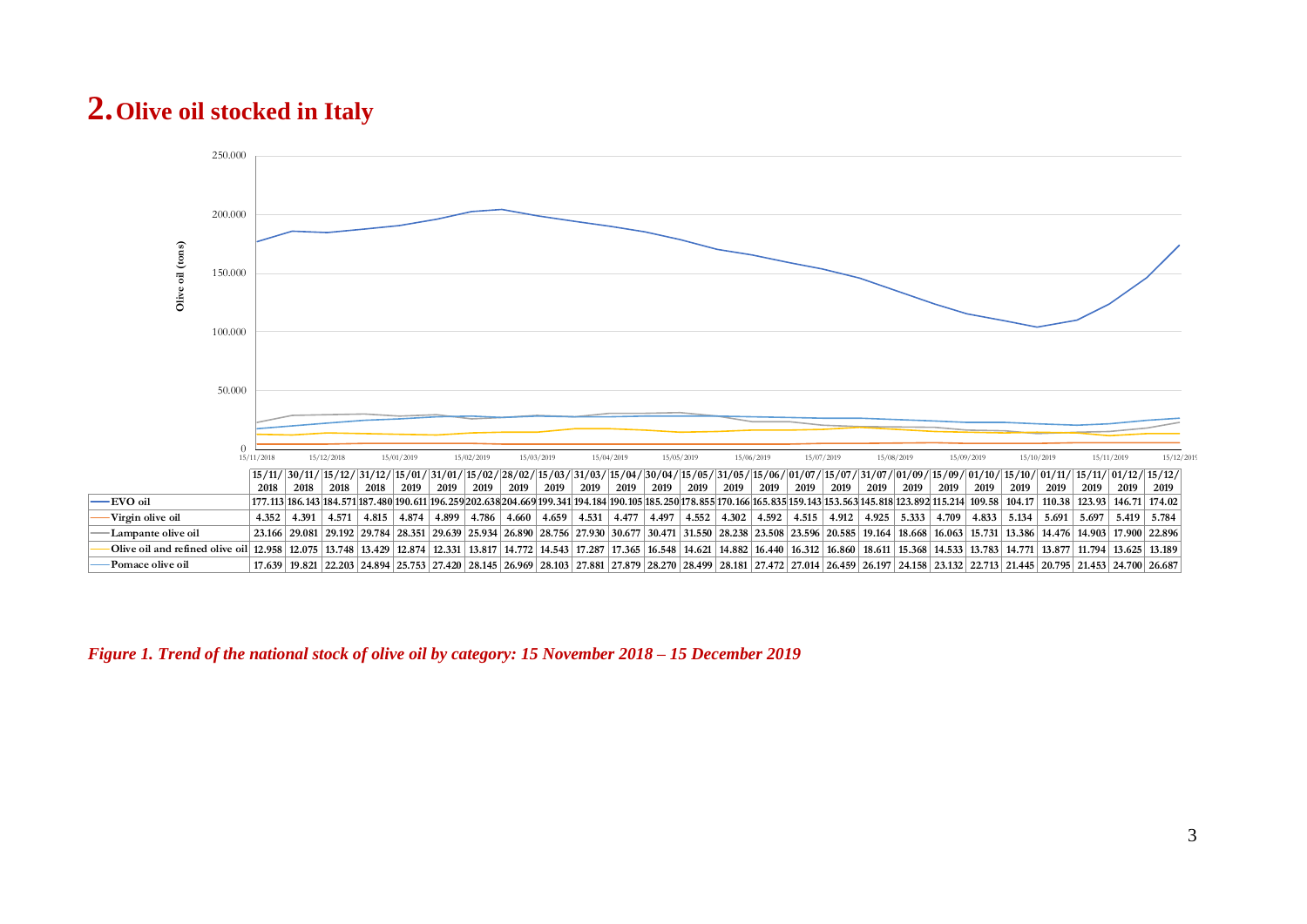

*Figure 2. Olive oil stocks by category*

1

### **Where is physically stocked the olive oil in Italy?**

Over half of the national oil stock (55%) is present in the regions of southern Italy, with the significant contribution of the regions Puglia and Calabria (36.5 and 12%, respectively). At the provincial level, 16% of olive oil is stocked in the province of Bari, 9% in the Barletta-Andria-Trani province and 7% in the province of Perugia.



*Figure* 3. Olive oil stocks by Geographic area<sup>1</sup>

<sup>&</sup>lt;sup>1</sup> The allocation of the Regions in the geographical areas follows the ISTAT scheme: North: Piedmont, Valle d'Aosta, Liguria, Lombardy, Trentino-Alto Adige, Veneto, Friuli - Venezia Giulia, Emilia-Romagna; Center: Tuscany, Umbria, Marche, Lazio; South: Abruzzo, Molise, Campania, Puglia, Basilicata, Calabria; Islands: Sicily, Sardinia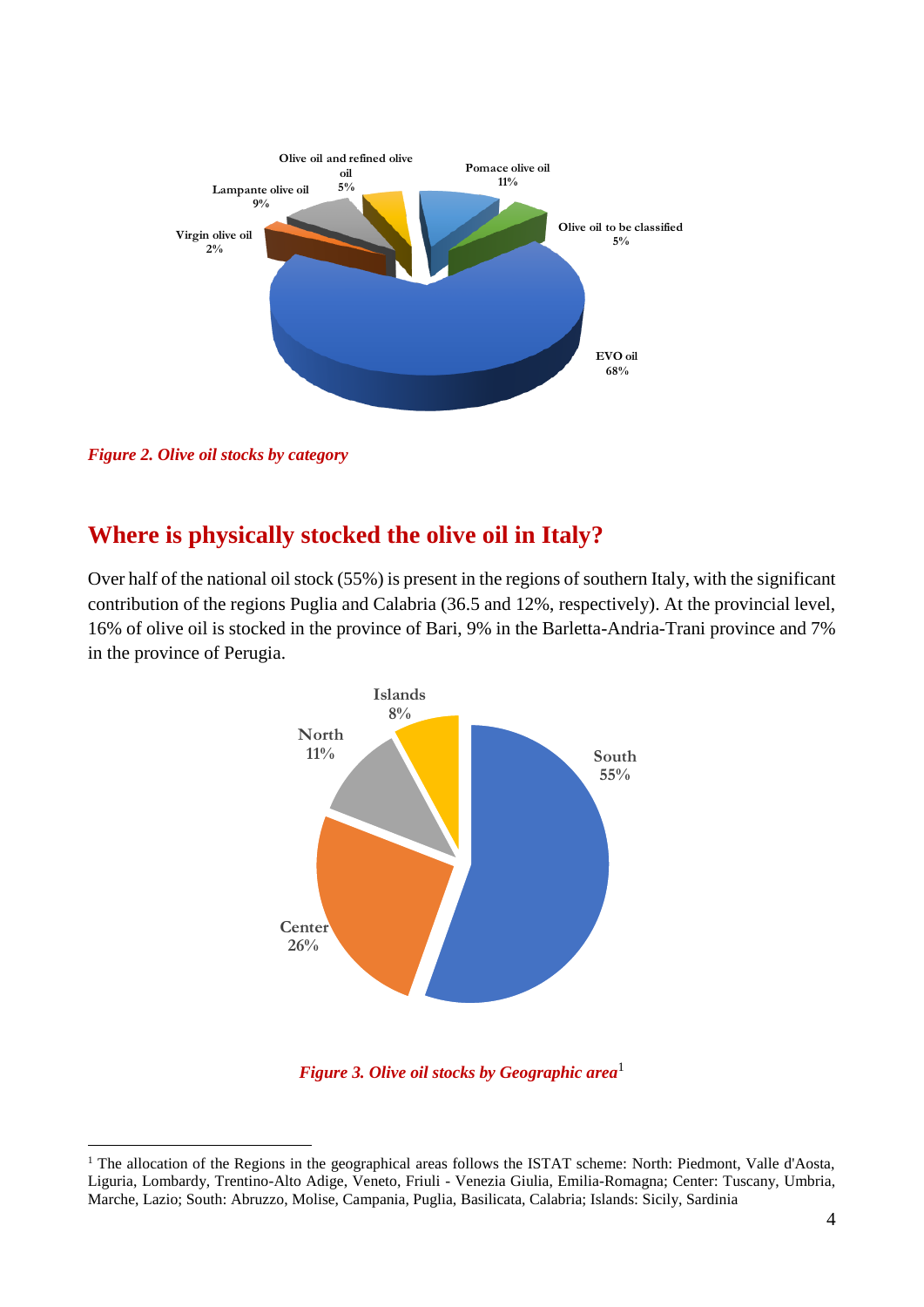

*Figure 4. Olive oil stocks by Region*



*Figure 5. Olive oil stocks by Province*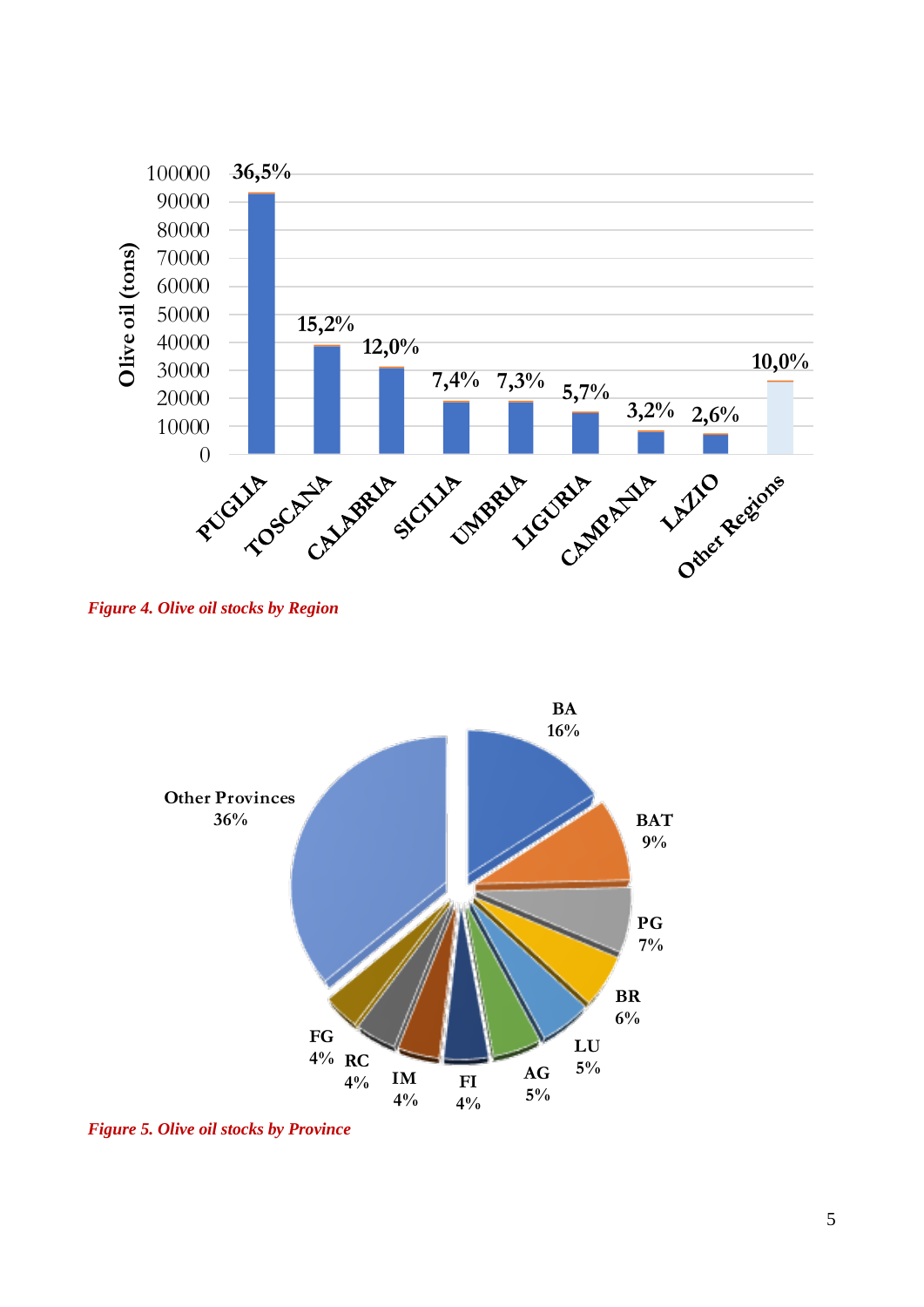| Geographic<br>Area | EVO oil | Virgin<br>olive oil | Lampante<br>olive oil | Olive oil and<br>refined olive<br>oil | Pomace<br>olive oil | Olive oil to be<br>classified | Total   |
|--------------------|---------|---------------------|-----------------------|---------------------------------------|---------------------|-------------------------------|---------|
| South              | 86.128  | 4.647               | 18.797                | 3.146                                 | 16.982              | 11.489                        | 141.189 |
| Center             | 51.212  | 725                 | 2.618                 | 6.083                                 | 3.927               | 369                           | 64.935  |
| North              | 22.039  | 292                 | 1.285                 | 3.884                                 | 958                 | 109                           | 28.568  |
| Islands            | 14.646  | 120                 | 196                   | 76                                    | 4.820               | 229                           | 20.086  |
| <b>ITALY</b>       | 174.026 | 5.784               | 22.896                | 13.189                                | 26.687              | 12.196                        | 254.778 |

#### *Table 2. Olive oil stocks by Geographic Area and category. Data in tons*

At the regional level, the top 5 regions (Puglia, Tuscany, Calabria, Sicily and Umbria) hold 78% of the total national stock. Calabria, however, differs from other regions in the stock of lampante olive oil, which represents 23% of the regional stock of olive oils and 31% of the national stock of lampante olive oil. This category of oil is concentrated, at regional level, in the province of Reggio Calabria (5,695 tons, equal to 79.1% of the regional stock and 24.9% of the national stock of lampante oil).

#### *Table 3. Olive oil stocks by Region and category. Data in tons*

| Region            | EVO oil | Virgin<br>olive oil | Lampante<br>olive oil    | Olive oil<br>and     | Pomace<br>olive oil | Olive oil to be<br>classified | Total   |
|-------------------|---------|---------------------|--------------------------|----------------------|---------------------|-------------------------------|---------|
|                   |         |                     |                          | refined<br>olive oil |                     |                               |         |
| <b>PUGLIA</b>     | 61.636  | 3.663               | 10.969                   | 1.864                | 9.524               | 5.407                         | 93.062  |
| <b>TOSCANA</b>    | 30.828  | 250                 | 1.802                    | 4.678                | 1.096               | 127                           | 38.781  |
| <b>CALABRIA</b>   | 13.635  | 773                 | 7.199                    | 208                  | 3.642               | 5.177                         | 30.633  |
| <b>SICILIA</b>    | 13.486  | 114                 | 193                      | 55                   | 4.814               | 152                           | 18.813  |
| <b>UMBRIA</b>     | 13.810  | 457                 | 808                      | 1.180                | 2.342               | 19                            | 18.615  |
| <b>LIGURIA</b>    | 10.763  | 185                 | 1.241                    | 2.148                | 156                 | 55                            | 14.548  |
| <b>CAMPANIA</b>   | 4.670   | 173                 | 30                       | 663                  | 1.899               | 633                           | 8.068   |
| <b>LAZIO</b>      | 5.750   | 15                  | 6                        | 223                  | 486                 | 187                           | 6.666   |
| <b>ABRUZZO</b>    | 4.281   | 20                  | 564                      | 359                  | 830                 | 78                            | 6.132   |
| E. ROMAGNA        | 3.703   | 35                  | $\theta$                 | 802                  | 449                 | $\overline{4}$                | 4.993   |
| <b>LOMBARDIA</b>  | 2.747   | 62                  | 42                       | 711                  | 96                  | 27                            | 3.684   |
| <b>PIEMONTE</b>   | 2.619   | $\theta$            | $\overline{\phantom{a}}$ | 166                  | 254                 | $\mathbf{1}$                  | 3.040   |
| <b>BASILICATA</b> | 1.088   | 8                   | 33                       | 52                   | 1.082               | 94                            | 2.356   |
| <b>VENETO</b>     | 2.043   | $10\,$              | 1                        | 58                   | $\mathbf{2}$        | 5                             | 2.119   |
| <b>SARDEGNA</b>   | 1.160   | 6                   | $\overline{2}$           | 21                   | $\overline{7}$      | 77                            | 1.273   |
| <b>MOLISE</b>     | 819     | 11                  | $\mathbf{2}$             | $\mathbf{1}$         | 5                   | 100                           | 937     |
| <b>MARCHE</b>     | 824     | $\overline{4}$      | 3                        | $\overline{2}$       | $\mathfrak{Z}$      | 36                            | 873     |
| TRENTINO A.A.     | 94      | $\overline{0}$      | $\mathbf{1}$             | $\overline{0}$       | $\mathbf{1}$        | 11                            | 108     |
| FRIULI V.G.       | 69      | $\mathbf{1}$        | $\overline{\phantom{a}}$ | $\overline{0}$       |                     | 6                             | 76      |
| <b>ITALY</b>      | 174.026 | 5.784               | 22.896                   | 13.189               | 26.687              | 12.196                        | 254.778 |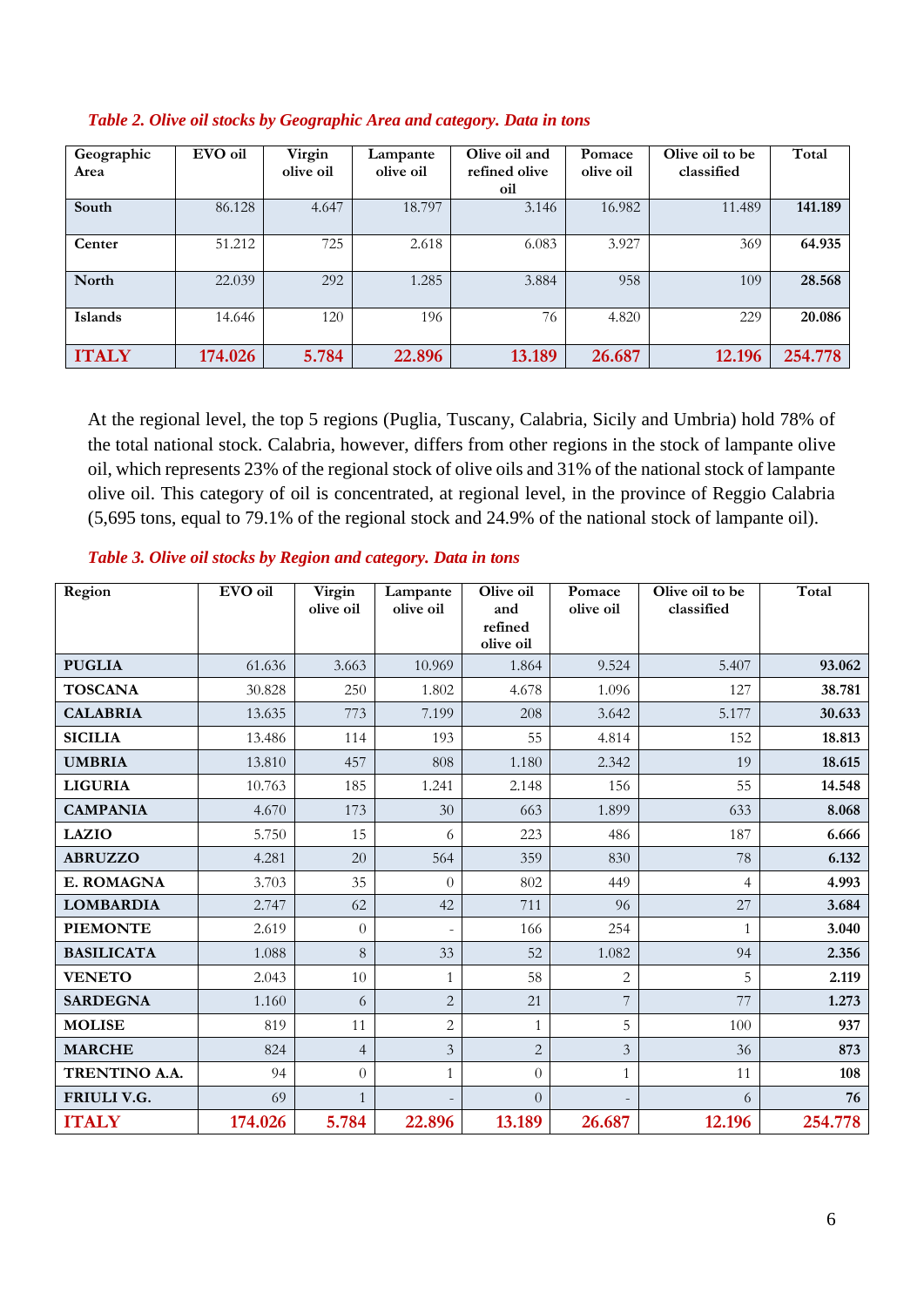| Province              | EVO oil | Virgin olive<br>oil | Lampante<br>olive oil | Olive oil<br>and refined | Pomace<br>olive oil | Olive oil to be<br>classified | Total   |
|-----------------------|---------|---------------------|-----------------------|--------------------------|---------------------|-------------------------------|---------|
|                       |         |                     |                       | olive oil                |                     |                               |         |
| <b>BARI</b>           | 25.834  | 1.726               | 3.232                 | 1.602                    | 5.382               | 2.119                         | 39.895  |
| <b>BARLETTA-</b>      | 19.350  | 197                 | 789                   | 195                      | 2.192               | 43                            | 22.765  |
| <b>ANDRIA-TRANI</b>   |         |                     |                       |                          |                     |                               |         |
| <b>PERUGIA</b>        | 13.021  | 448                 | 808                   | 1.142                    | 2.326               | 11                            | 17.756  |
| <b>BRINDISI</b>       | 4.866   | 962                 | 5.204                 | $\overline{37}$          | 1.861               | 1.230                         | 14.160  |
| <b>LUCCA</b>          | 7.965   | $\mathbf{1}$        | 1.733                 | 3.424                    | 125                 | 16                            | 13.263  |
| <b>AGRIGENTO</b>      | 7.960   | 77                  |                       | 6                        | 4.390               | 29                            | 12.462  |
| <b>FIRENZE</b>        | 9.633   | 6                   | 15                    | 935                      | 871                 | $\overline{22}$               | 11.482  |
| <b>IMPERIA</b>        | 7.424   | 23                  | 1.239                 | 1.908                    | 46                  | 42                            | 10.683  |
| <b>REGGIO DI</b>      | 1.537   | 471                 | 5.695                 | 67                       | 1.050               | 1.753                         | 10.573  |
| <b>CALABRIA</b>       |         |                     |                       |                          |                     |                               |         |
| <b>FOGGIA</b>         | 8.554   | 18                  | 7                     | 14                       | 76                  | 790                           | 9.458   |
| <b>SIENA</b>          | 8.900   | 229                 | 16                    | 251                      | 38                  | 15                            | 9.449   |
| <b>CATANZARO</b>      | 6.489   | 63                  | 279                   | $\overline{c}$           | 98                  | 1.305                         | 8.235   |
| <b>COSENZA</b>        | 2.634   | 80                  | 167                   | 27                       | 1.248               | 1.475                         | 5.630   |
| <b>LECCE</b>          | 1.732   | 598                 | 1.436                 | 1                        | 10                  | 463                           | 4.239   |
| <b>VIBO VALENTIA</b>  | 1.110   | 154                 | 1.047                 | $\overline{7}$           | 1.223               | 543                           | 4.085   |
| <b>GENOVA</b>         | 3.054   | 159                 | 1                     | 196                      | 99                  | $\overline{3}$                | 3.513   |
| <b>CHIETI</b>         | 3.263   | 17                  | $\overline{Q}$        | 5                        | 25                  | 40                            | 3.358   |
| <b>SALERNO</b>        | 1.309   | 169                 | 29                    | 63                       | 1.186               | 453                           | 3.208   |
| <b>ROMA</b>           | 2.959   | 9                   | $\mathbf{1}$          | 85                       | 43                  | 42                            | 3.139   |
| <b>CUNEO</b>          | 2.597   |                     |                       | 162                      | 253                 |                               | 3.012   |
| <b>TRAPANI</b>        | 2.731   | $\overline{4}$      | 152                   | $\overline{4}$           | 79                  | $\mathbf{1}$                  | 2.971   |
| FORLI'-               | 2.001   | 29                  |                       | 393                      | 217                 | $\Omega$                      | 2.641   |
| <b>CESENA</b>         |         |                     |                       |                          |                     |                               |         |
| <b>Other Province</b> | 29.103  | 344                 | 1.037                 | 2.664                    | 3.849               | 1.802                         | 38.799  |
| <b>ITALY</b>          | 174.026 | 5.784               | 22.896                | 13.189                   | 26.687              | 12.196                        | 254.778 |

#### *Table 4. Olive oil stocks by Province and category. Data in tons*

At provincial level, it is clear a significant concentration of olive oil stocks: in only 11 provinces are stocked over two thirds of the Italian olive oil stocks. Among these provinces, there are five from the central-northern Italy: Perugia, Lucca, Florence, Imperia and Siena. The province of Barletta-Andria-Trani, a historic Italian olive production area, with 22,765 tons of olive oil, is second after the province of Bari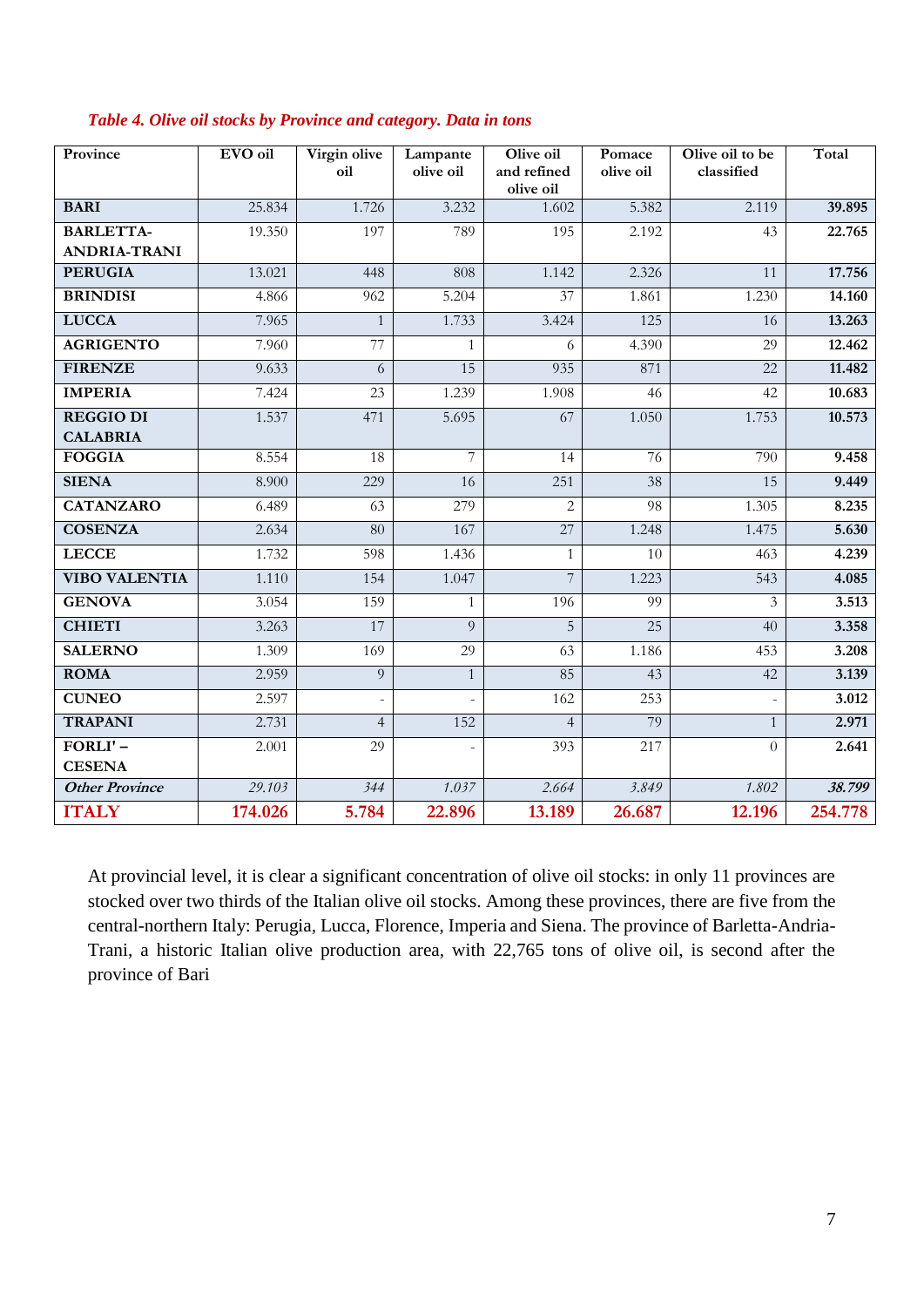## **3.Which olive oil in the olive mill Italy?**

Despite the large number of GIs present (47), out of a total of 17.5 million litres of GI olive oil in stock, 4 names represent 72.5% of the total stocks and the first 20 names 96.5% of the total GIs olive oil stocked in Italy.

Overall, the PDO / PGI olive oil in stock is equal to 6.3% of the total olive oil stocked in Italy and represents 9.3% of the stored EVO oil.

#### *Table 5. PDO and PGI olive oil stocks*

|                         |                            | <b>Litres</b> | $\frac{0}{0}$ |
|-------------------------|----------------------------|---------------|---------------|
| $\mathbf{1}$            | <b>TERRA DI BARI</b>       | 6.337.310     | 36,2%         |
| $\overline{2}$          | <b>TOSCANO</b>             | 2.534.254     | 14,5%         |
| 3                       | <b>VAL DI MAZARA</b>       | 2.343.928     | 13,4%         |
| $\overline{\mathbf{4}}$ | <b>SICILIA</b>             | 1.475.146     | 8,4%          |
| 5                       | <b>OLIO DI CALABRIA</b>    | 1.087.131     | 6,2%          |
| 6                       | <b>UMBRIA</b>              | 653.939       | 3,7%          |
| 7                       | <b>DAUNO</b>               | 478.325       | 2,7%          |
| 8                       | <b>VALLI TRAPANESI</b>     | 359.915       | 2,1%          |
| 9                       | <b>RIVIERA LIGURE</b>      | 257.533       | 1,5%          |
| 10                      | <b>MONTI IBLEI</b>         | 203.613       | 1,2%          |
| 11                      | <b>GARDA</b>               | 163.681       | 0,9%          |
| 12                      | <b>SABINA</b>              | 153.919       | 0,9%          |
| 13                      | <b>SARDEGNA</b>            | 138.706       | 0,8%          |
| 14                      | <b>VENETO</b>              | 117.850       | 0,7%          |
| 15                      | <b>COLLINE SALERNITANE</b> | 107.477       | 0,6%          |
| 16                      | <b>CHIANTI CLASSICO</b>    | 104.040       | 0,6%          |
| 17                      | <b>LAMETIA</b>             | 103.946       | 0,6%          |
| 18                      | <b>COLLINA DI BRINDISI</b> | 102.926       | 0,6%          |
| 19                      | <b>APRUTINO PESCARESE</b>  | 84.664        | 0,5%          |
| 20                      | <b>VALLE DEL BELICE</b>    | 82.743        | 0,5%          |
|                         | Other PDO/PGI              | 621.561       | 3,5%          |
|                         | <b>Total PDO/PGI</b>       | 17.512.607    | 100,0%        |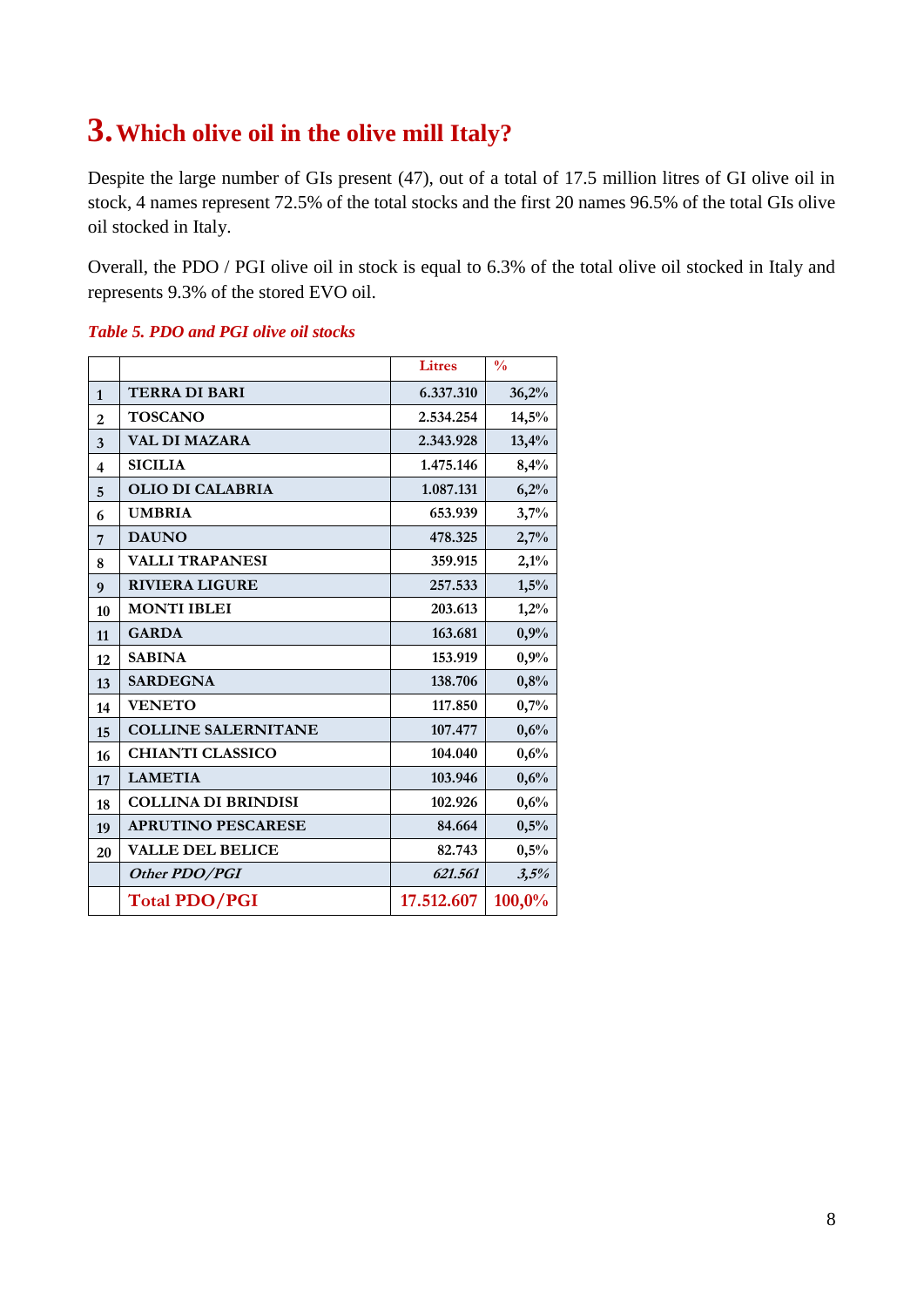**The total stock of "extra virgin olive oil" and "virgin olive oil" from organic farming amounts to 29,277 tons, almost exclusively EVO (99.7%).** It is a relevant figure since the EVO Bio constitutes 16.8% of the overall EVO stocked in Italy.

|                  | Organic olive oil<br>in bulk | Organic olive oil<br>Packaged | <b>Total Organic</b><br>olive oil | $\frac{0}{0}$ |
|------------------|------------------------------|-------------------------------|-----------------------------------|---------------|
| EVO oil          | 27.657,4                     | 1.536,0                       | 29.193,3                          | 99,7%         |
| <b>Italian</b>   | 22.981,0                     | 1.038,5                       | 24.019,4                          | 82,0%         |
| EU               | 1.634,2                      | 232,6                         | 1.866,7                           | 6,4%          |
| Extra EU         | 2.236,3                      | 50,3                          | 2.286,6                           | 7,8%          |
| <b>Blend</b>     | 805,9                        | 214,6                         | 1.020,5                           | 3,5%          |
| Virgin olive oil | 79,3                         | 4,3                           | 83,6                              | 0,3%          |
| <b>Italian</b>   | 79,3                         | 4,3                           | 83,6                              | 0,3%          |
| ${\bm E}{\bm U}$ | 0,0                          | 0,0                           | 0,0                               | $0.0\%$       |
| Extra EU         | 0,0                          | 0,0                           | 0,0                               | $0.0\%$       |
| <b>Blend</b>     | 0,0                          | 0,0                           | 0,0                               | $0.0\%$       |
| <b>ITALY</b>     | 27.737                       | 1.540                         | 29.277                            | 100%          |

#### *Table 6. Organic olive oil stocks in Italy. Data in tons*

|  |  |  | Table 7. Organic olive oil stocks by Region and category. Data in tons |  |
|--|--|--|------------------------------------------------------------------------|--|
|  |  |  |                                                                        |  |

| Region                     | Organic<br>EVO oil | Organic Virgin<br>olive oil | Total organic<br>olive oil | $\frac{0}{0}$ |
|----------------------------|--------------------|-----------------------------|----------------------------|---------------|
| <b>PUGLIA</b>              | 10.178,5           | 19,3                        | 10.197,8                   | 34,8          |
| <b>CALABRIA</b>            | 5.323,3            | 50,0                        | 5.373,3                    | 18,4          |
| <b>SICILIA</b>             | 4.933,2            | 2,1                         | 4.935,3                    | 16,9          |
| <b>TOSCANA</b>             | 3.065,6            | 2,3                         | 3.067,8                    | 10,5          |
| <b>UMBRIA</b>              | 1.684,1            |                             | 1.684,1                    | 5,8           |
| <b>LIGURIA</b>             | 965,8              | 0,5                         | 966,4                      | 3,3           |
| <b>VENETO</b>              | 455,4              | 0,3                         | 455,6                      | 1,6           |
| <b>LAZIO</b>               | 403,6              | 0,5                         | 404,2                      | 1,4           |
| <b>CAMPANIA</b>            | 372,0              | 7,9                         | 379,8                      | 1,3           |
| <b>EMILIA ROMAGNA</b>      | 359,4              |                             | 359,4                      | 1,2           |
| <b>LOMBARDIA</b>           | 352,8              | 0,6                         | 353,5                      | 1,2           |
| <b>PIEMONTE</b>            | 324,7              | $\overline{\phantom{a}}$    | 324,7                      | 1,1           |
| <b>ABRUZZO</b>             | 241,6              | 0,1                         | 241,7                      | 0,8           |
| <b>SARDEGNA</b>            | 180,0              | $\overline{\phantom{a}}$    | 180,0                      | 0,6           |
| <b>BASILICATA</b>          | 136,4              | $\overline{\phantom{a}}$    | 136,4                      | 0,5           |
| <b>MOLISE</b>              | 102,2              | 0,1                         | 102,3                      | 0,3           |
| <b>MARCHE</b>              | 101,1              | $\overline{\phantom{a}}$    | 101,1                      | 0,3           |
| <b>TRENTINO ALTO ADIGE</b> | 13,1               | $\overline{\phantom{a}}$    | 13,1                       | 0,0           |
| FRIULI VENEZIA GIULIA      | 0,5                |                             | 0,5                        | 0,0           |
| <b>ITALY</b>               | 29.193,3           | 83,6                        | 29.277,0                   | 100,0         |